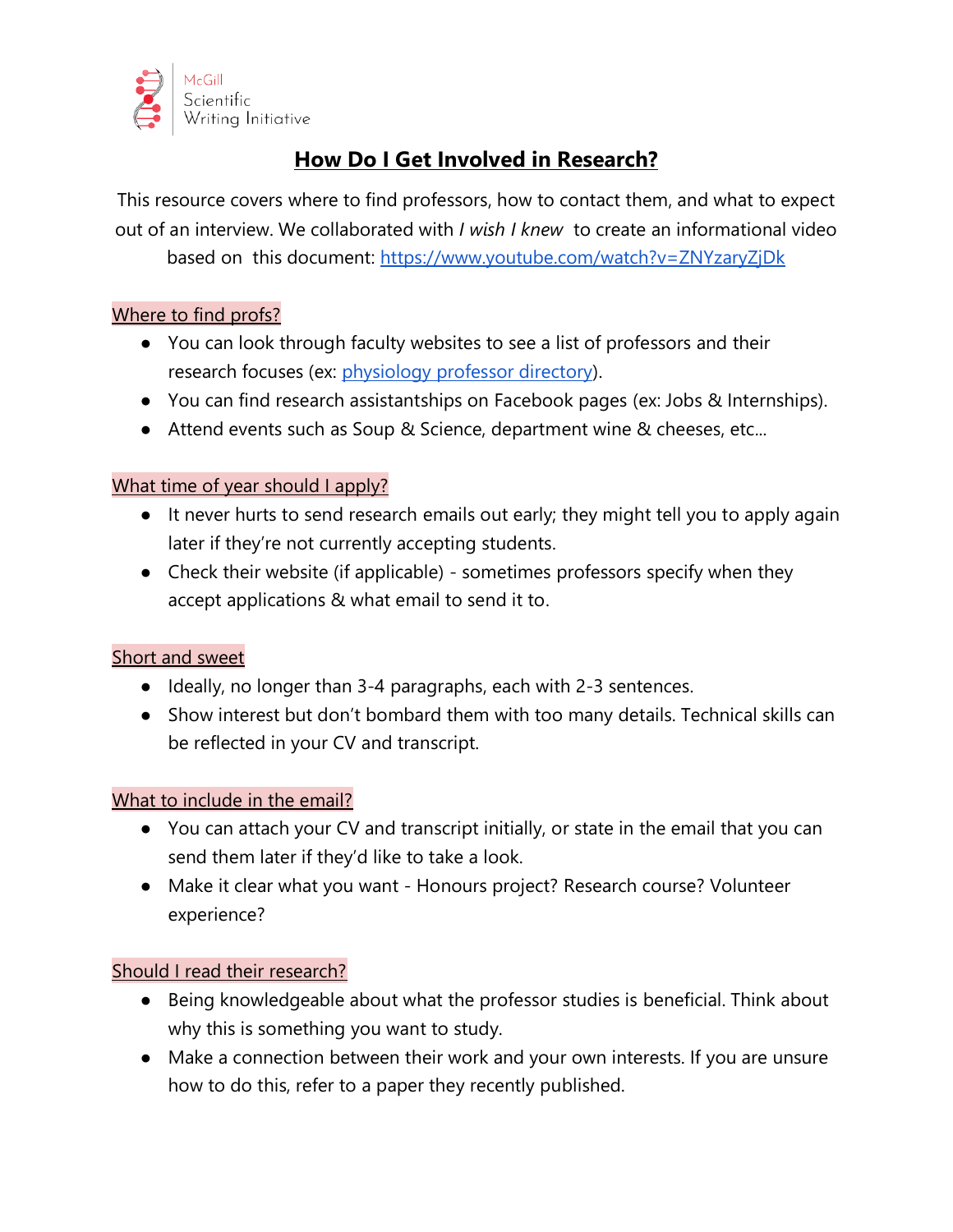## Should I talk about my previous experiences & skills?

● Discuss your experiences with research or academics. However, don't overwhelm them with information. Keep it short and sweet, and only write what's necessary.

# Other tips

- Use your McGill email to appear more professional and avoid the spam folder.
- Schedule your email to send in the morning of a weekday (e.g. 9am on Monday). Most professors check their email in the morning. This ensures that the email will be at the top of their inbox when they check their email that day.
- If your email is in response to an ad, be sure to highlight how your skills fit into the position's description.
- Feel free to follow up (after at least a week) if you haven't received a response. No response doesn't necessarily mean a rejection!

Subject Line: Interested in PSYC 396 for Winter 2021

Dear Dr./Professor,

My name is McGill Student, and I am a U2 student majoring in Psychology and minoring in Sociology. I am interested in completing a PSYC 396 research course in the Winter 2021 semester and was wondering if you had any openings available in your lab.

I recently read your paper, **["Name of Paper"**] in **[Journal XYZ]**. I found your research on [Topic] to be fascinating, especially **[Give an example]**. I am interested in learning more about **[Topic]** and possibly contributing to this research.

I have experience on an academic committee and journal club, where I presented and discussed related research topics with students and professors at McGill. I also have *[List* specific related experience], which relates to your research through [X, Y, and Z]. Attached is my CV and unofficial transcript. Please let me know if you have any opportunities available. I look forward to hearing from you. Thank you for your time.

Best, McGill Student